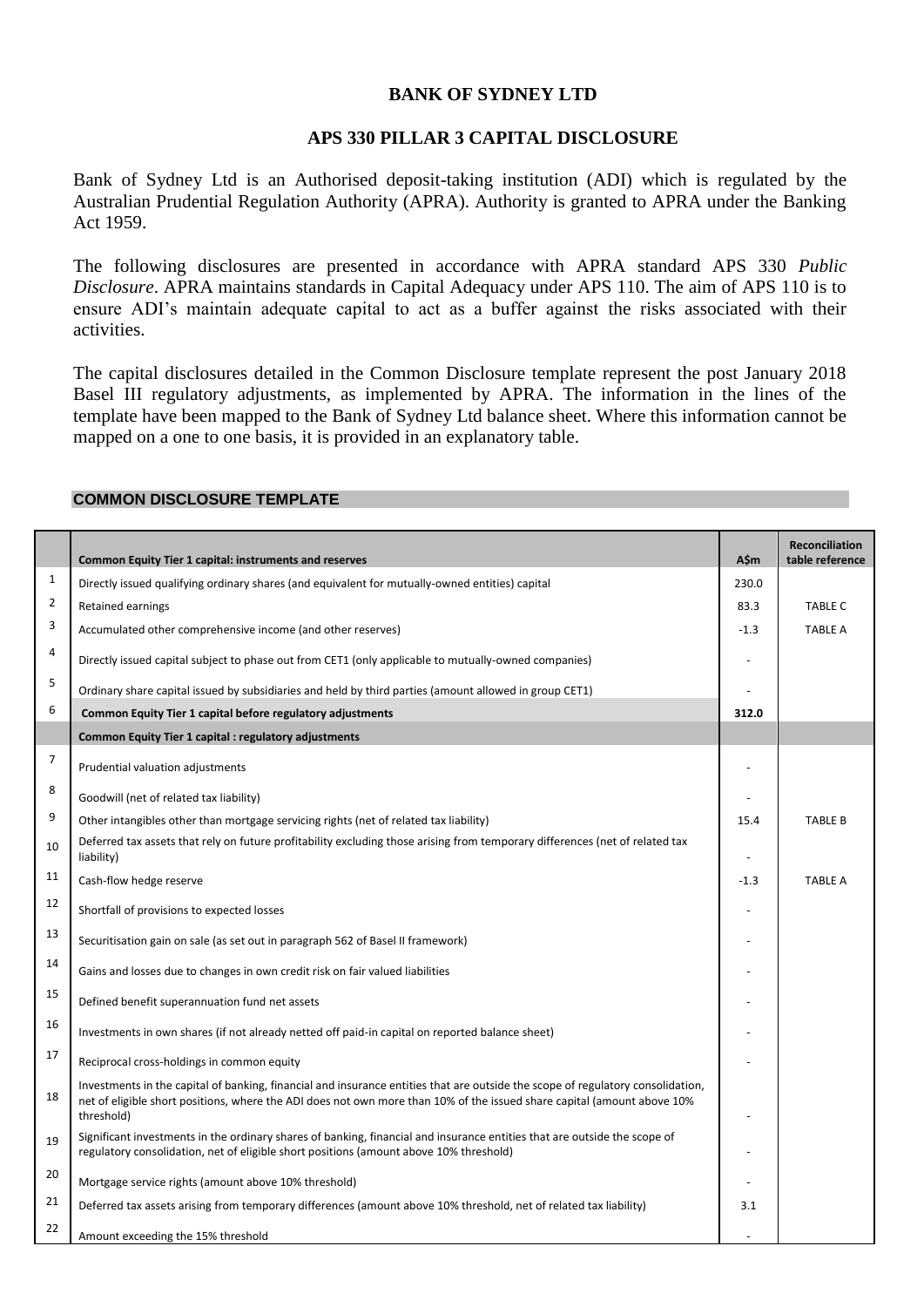| 23              | of which: significant investments in the ordinary shares of financial entities                                                                                                                                                                                           |       |  |
|-----------------|--------------------------------------------------------------------------------------------------------------------------------------------------------------------------------------------------------------------------------------------------------------------------|-------|--|
| 24              | of which: mortgage servicing rights                                                                                                                                                                                                                                      |       |  |
| 25              | of which: deferred tax assets arising from temporary differences                                                                                                                                                                                                         |       |  |
| 26              | National specific regulatory adjustments (sum of rows 26a, 26b, 26c, 26d, 26e, 26f, 26g, 26h, 26i and 26j)                                                                                                                                                               |       |  |
| 26a             | of which: treasury shares                                                                                                                                                                                                                                                |       |  |
| 26 <sub>b</sub> | of which: offset to dividends declared under a dividend reinvestment plan (DRP), to the extent that the dividends are used to<br>purchase new ordinary shares issued by the ADI                                                                                          |       |  |
| 26с             | of which: deferred fee income                                                                                                                                                                                                                                            |       |  |
| 26d             | of which: equity investments in financial institutions not reported in rows 18, 19 and 23                                                                                                                                                                                |       |  |
| 26e             | of which: deferred tax assets not reported in rows 10, 21 and 25                                                                                                                                                                                                         |       |  |
| 26f             | of which: capitalised expenses                                                                                                                                                                                                                                           |       |  |
| 26g             | of which: investments in commercial (non-financial) entities that are deducted under APRA prudential requirements                                                                                                                                                        |       |  |
| 26h             | of which: covered bonds in excess of asset cover in pools                                                                                                                                                                                                                |       |  |
| 26i             | of which: undercapitalisation of a non-consolidated subsidiary                                                                                                                                                                                                           |       |  |
| 26j             | of which: other national specific regulatory adjustments not reported in rows 26a to 26i                                                                                                                                                                                 |       |  |
| 27              | Regulatory adjustments applied to Common Equity Tier 1 due to insufficient Additional Tier 1 and Tier 2 to cover deductions                                                                                                                                              |       |  |
| 28              | Total regulatory adjustments to Common Equity Tier 1                                                                                                                                                                                                                     | 17.2  |  |
| 29              | Common Equity Tier 1 Capital (CET1)                                                                                                                                                                                                                                      | 294.8 |  |
|                 | <b>Additional Tier 1 Capital: instruments</b>                                                                                                                                                                                                                            |       |  |
| 30              | Directly issued qualifying Additional Tier 1 instruments                                                                                                                                                                                                                 |       |  |
| 31              | of which: classified as equity under applicable accounting standards                                                                                                                                                                                                     |       |  |
| 32              | of which: classified as liabilities under applicable accounting standards                                                                                                                                                                                                |       |  |
| 33              | Directly issued capital instruments subject to phase out from Additional Tier 1                                                                                                                                                                                          |       |  |
| 34              | Additional Tier 1 instruments (and CET1 instruments not included in row 5) issued by subsidiaries and held by third parties<br>(amount allowed in group AT1)                                                                                                             |       |  |
| 35              | of which: instruments issued by subsidiaries subject to phase out                                                                                                                                                                                                        |       |  |
|                 | 36 Additional Tier 1 Capital before regulatory adjustments                                                                                                                                                                                                               |       |  |
|                 | <b>Additional Tier 1 Capital: regulatory adjustments</b>                                                                                                                                                                                                                 |       |  |
| 37              | Investments in own Additional Tier 1 instruments                                                                                                                                                                                                                         |       |  |
| 38              | Reciprocal cross-holdings in Additional Tier 1 instruments                                                                                                                                                                                                               |       |  |
| 39              | Investments in the capital of banking, financial and insurance entities that are outside the scope of regulatory consolidation,<br>net of eligible short positions, where the ADI does not own more than 10% of the issued share capital (amount above 10%<br>threshold) |       |  |
| 40              | Significant investments in the capital of banking, financial and insurance entities that are outside the scope of regulatory<br>consolidation (net of eligible short positions)                                                                                          |       |  |
| 41              | National specific regulatory adjustments (sum of rows 41a, 41b and 41c)                                                                                                                                                                                                  |       |  |
| 41a             | of which: holdings of capital instruments in group members by other group members on behalf of third parties                                                                                                                                                             |       |  |
| 41 <sub>b</sub> | of which: investments in the capital of financial institutions that are outside the scope of regulatory consolidations not<br>reported in rows 39 and 40                                                                                                                 |       |  |
| 41c             | of which: other national specific regulatory adjustments not reported in rows 41a and 41b                                                                                                                                                                                |       |  |
| 42              | Regulatory adjustments applied to Additional Tier 1 due to insufficient Tier 2 to cover deductions                                                                                                                                                                       |       |  |
| 43              | 43 Total regulatory adjustments to Additional Tier 1 capital                                                                                                                                                                                                             |       |  |
| 44              | 44 Additional Tier 1 capital (AT1)                                                                                                                                                                                                                                       |       |  |
| 45              | 45 Tier 1 Capital (T1=CET1+AT1)                                                                                                                                                                                                                                          | 294.8 |  |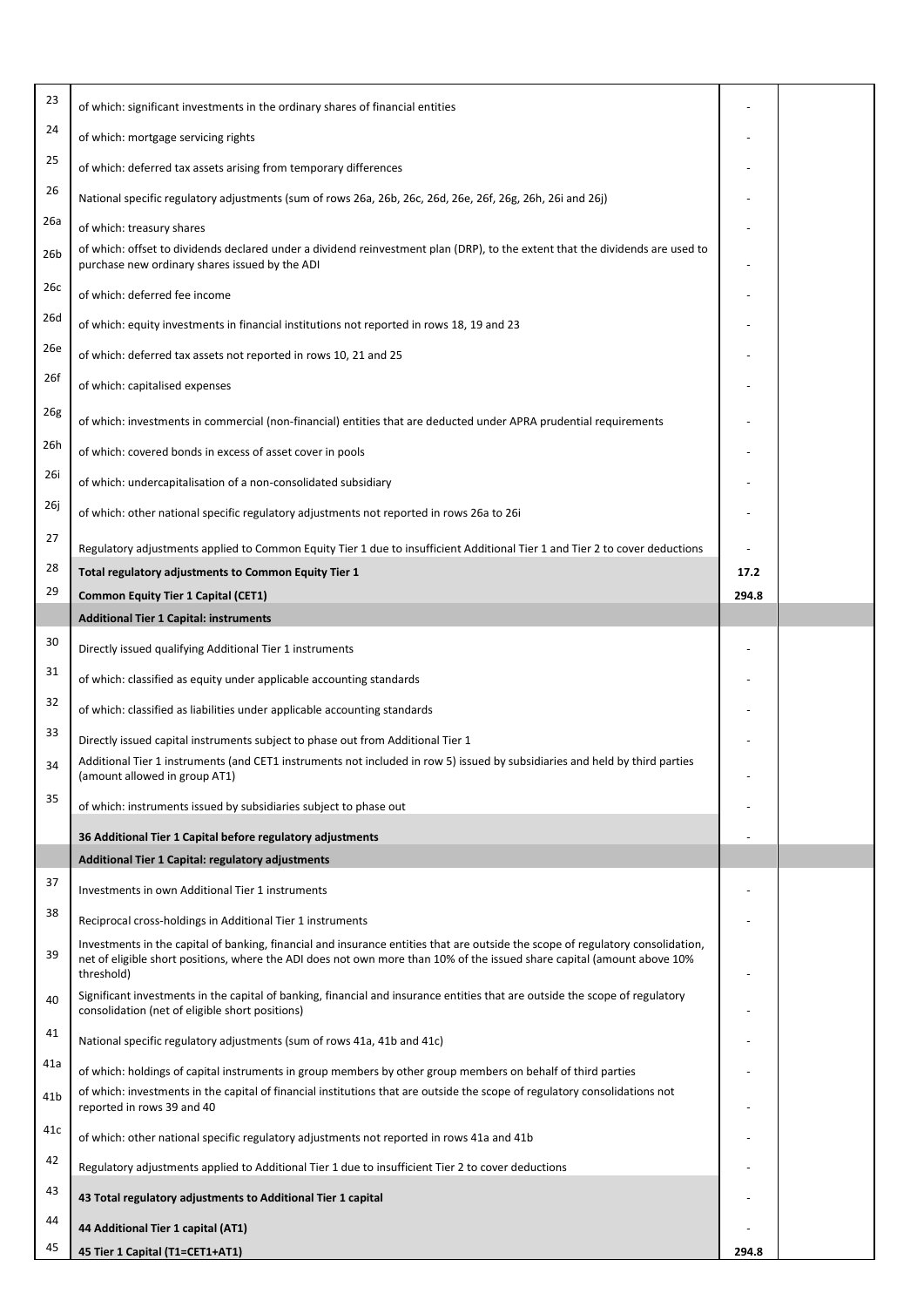|     | Tier 2 Capital: instruments and provisions                                                                                                                                                                       |        |                |
|-----|------------------------------------------------------------------------------------------------------------------------------------------------------------------------------------------------------------------|--------|----------------|
| 46  | Directly issued qualifying Tier 2 instruments                                                                                                                                                                    |        |                |
| 47  | Directly issued capital instruments subject to phase out from Tier 2                                                                                                                                             |        |                |
| 48  | Tier 2 instruments (and CET1 and AT1 instruments not included in rows 5 or 34) issued by subsidiaries and held by third<br>parties (amount allowed in group T2)                                                  |        |                |
| 49  | of which: instruments issued by subsidiaries subject to phase out                                                                                                                                                |        |                |
| 50  | Provisions                                                                                                                                                                                                       | 9.4    | <b>TABLE A</b> |
| 51  | Tier 2 Capital before regulatory adjustments                                                                                                                                                                     | 9.4    |                |
|     | Tier 2 Capital: regulatory adjustments                                                                                                                                                                           |        |                |
| 52  | Investments in own Tier 2 instruments                                                                                                                                                                            |        |                |
| 53  | Reciprocal cross-holdings in Tier 2 instruments                                                                                                                                                                  |        |                |
| 54  | Investments in the Tier 2 capital of banking, financial and                                                                                                                                                      |        |                |
|     | insurance entities that are outside the scope of regulatory consolidation, net of eligible short positions, where the ADI does<br>not own more than 10% of the issued share capital (amount above 10% threshold) |        |                |
| 55  | Significant investments in the Tier 2 capital of banking, financial and insurance entities that are outside the scope of<br>regulatory consolidation, net of eligible short positions                            |        |                |
| 56  | National specific regulatory adjustments (sum of rows 56a, 56b and 56c)                                                                                                                                          |        |                |
| 56a | of which: holdings of capital instruments in group members by other group members on behalf of third parties                                                                                                     |        |                |
| 56b | of which: investments in the capital of financial institutions that are outside the scope of regulatory consolidation not<br>reported in rows 54 and 55                                                          |        |                |
| 56c | of which: other national specific regulatory adjustments not reported in rows 56a and 56b                                                                                                                        |        |                |
| 57  | Total regulatory adjustments to Tier 2 capital                                                                                                                                                                   |        |                |
| 58  | Tier 2 capital (T2)                                                                                                                                                                                              | 9.4    |                |
| 59  | Total capital (TC=T1+T2)                                                                                                                                                                                         | 304.2  |                |
| 60  | Total risk-weighted assets based on APRA standards                                                                                                                                                               | 1410.0 |                |
|     | <b>Capital ratios and buffers</b>                                                                                                                                                                                |        |                |
| 61  | Common Equity Tier 1 (as a percentage of risk-weighted assets)                                                                                                                                                   | 20.91% |                |
| 62  | Tier 1 (as a percentage of risk-weighted assets)                                                                                                                                                                 | 20.91% |                |
| 63  | Total capital (as a percentage of risk-weighted assets)                                                                                                                                                          | 21.58% |                |
| 64  | Buffer requirement (minimum CET1 requirement of 4.5% plus capital conservation buffer of 2.5% plus any countercyclical                                                                                           |        |                |
| 65  | buffer requirements expressed as a percentage of risk-weighted assets)                                                                                                                                           |        |                |
| 66  | of which: capital conservation buffer requirement<br>of which: ADI-specific countercyclical buffer requirements                                                                                                  |        |                |
| 67  |                                                                                                                                                                                                                  |        |                |
|     | of which: G-SIB buffer requirement (not applicable)                                                                                                                                                              |        |                |
| 68  | Common Equity Tier 1 available to meet buffers (as a percentage of risk-weighted assets)                                                                                                                         |        |                |
|     | <b>National minima (if different from Basel III)</b>                                                                                                                                                             |        |                |
| 69  | National Common Equity Tier 1 minimum ratio (if different from Basel III minimum)                                                                                                                                |        |                |
| 70  | National Tier 1 minimum ratio (if different from Basel III minimum)                                                                                                                                              |        |                |
| 71  | National total capital minimum ratio (if different from Basel III minimum)                                                                                                                                       |        |                |
|     | Amount below thresholds for deductions (not risk-weighted)                                                                                                                                                       |        |                |
| 72  | Non-significant investments in the capital of other financial entities                                                                                                                                           |        |                |
| 73  | Significant investments in the ordinary shares of financial entities                                                                                                                                             |        |                |
| 74  | Mortgage servicing rights (net of related tax liability)                                                                                                                                                         |        |                |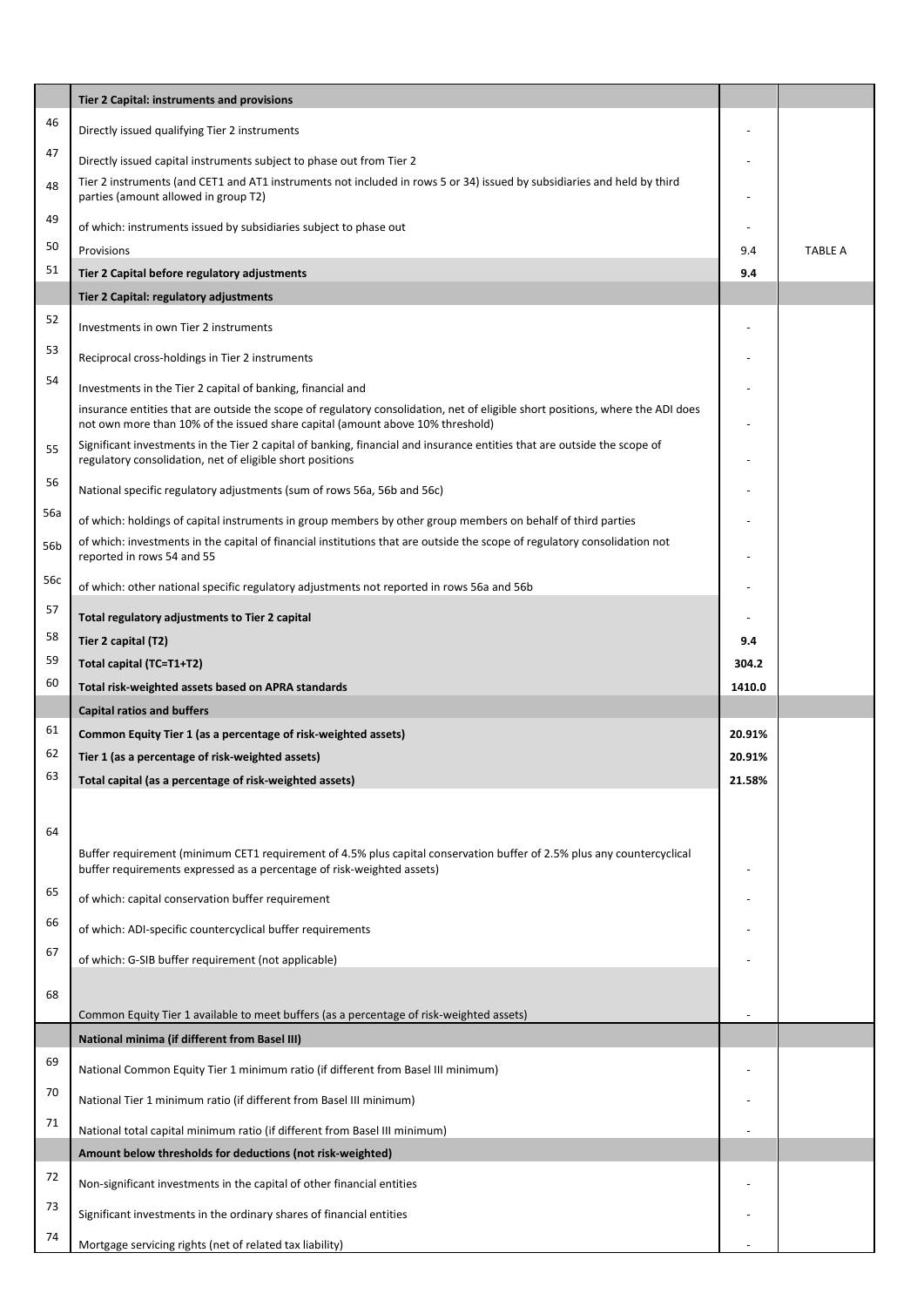| 75 | Deferred tax assets arising from temporary differences (net of related tax liability)                                                           |  |
|----|-------------------------------------------------------------------------------------------------------------------------------------------------|--|
|    | Applicable caps on the inclusion of provisions in Tier 2                                                                                        |  |
| 76 | Provisions eligible for inclusion in Tier 2 in respect of exposures subject to standardised approach (prior to                                  |  |
| 77 | Cap on inclusion of provisions in Tier 2 under standardised approach                                                                            |  |
| 78 | Provisions eligible for inclusion in Tier 2 in respect of exposures subject to internal ratings-based approach (prior to<br>application of cap) |  |
| 79 | Cap for inclusion of provisions in Tier 2 under internal ratings-based approach                                                                 |  |
|    | Capital instruments subject to phase-out arrangements (only applicable between 1 Jan 2018 and 1 Jan 2022)                                       |  |
| 80 | Current cap on CET1 instruments subject to phase out arrangements                                                                               |  |
| 81 | Amount excluded from CET1 due to cap (excess over cap after redemptions and maturities)                                                         |  |
| 82 | Current cap on AT1 instruments subject to phase out arrangements                                                                                |  |
| 83 | Amount excluded from AT1 instruments due to cap (excess over cap after redemptions and maturities)                                              |  |
| 84 | Current cap on T2 instruments subject to phase out arrangements                                                                                 |  |
| 85 | Amount excluded from T2 due to cap (excess over cap after redemptions and maturities)                                                           |  |

| <b>GEOGRAPHICAL BREAKDOWN</b>   |            |            |
|---------------------------------|------------|------------|
| Private sector credit exposures | 31/12/2021 | 31/12/2020 |
| Australia                       | 1930.8     | 1837.7     |
| United Kingdom                  | 4.1        | 3.3        |
| <b>United Arab Emirates</b>     | 2.4        | 0.0        |
| Dubai                           | 0.0        | 2.6        |
| Germany                         | 04         | 0.0        |
| Canada                          | 0.5        | 0.5        |
| Hongkong                        | 0.9        | 0.9        |
| Cyprus                          | 0.7        | 0.0        |
| <b>Brazil</b>                   | 0.0        | 0.2        |
| Lebanon                         | 0.1        | 0.1        |
|                                 | 1939.9     | 1845.3     |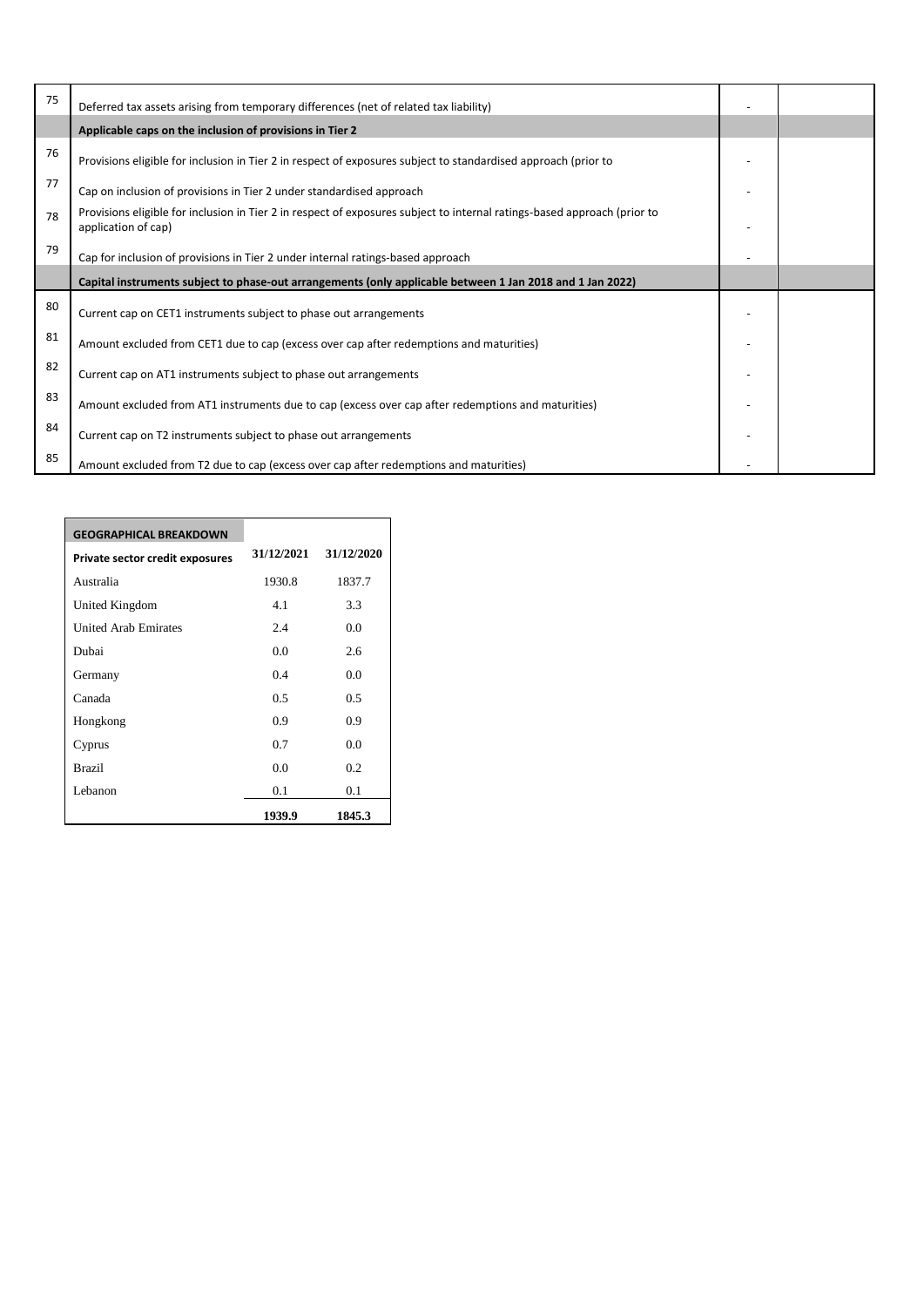# **BALANCE SHEET**

The following table shows the Bank of Sydney's balance sheet, as reported in the December 2021 published financial statements.

|                                       | <b>Balance Sheet</b><br>as in published<br>financial<br>statements | Common<br><b>Disclosure</b><br><b>Template</b><br>Reference |
|---------------------------------------|--------------------------------------------------------------------|-------------------------------------------------------------|
|                                       | $\mathbf{\$m}$                                                     |                                                             |
| <b>Assets</b>                         |                                                                    |                                                             |
| Cash and liquid assets                | 47.5                                                               |                                                             |
| Due from other financial institutions | 93.5                                                               |                                                             |
| Investment at amortised cost          | 447.9                                                              |                                                             |
| Loans and advances                    | 1,972.4                                                            |                                                             |
| Derivative financial assets           | 0.1                                                                |                                                             |
| Intangible assets                     | 12.7                                                               | <b>TABLE B</b>                                              |
| Property, plant and equipment         | 51.9                                                               |                                                             |
| <b>Investment Property</b>            | 20.0                                                               |                                                             |
| Deferred tax assets                   | 3.1                                                                | Row 21                                                      |
| Other assets                          | 8.1                                                                |                                                             |
| <b>Total assets</b>                   | 2,657.2                                                            |                                                             |
| <b>Liabilities</b>                    |                                                                    |                                                             |
| Due to other financial institutions   | 4.6                                                                |                                                             |
| <b>Borrowings</b>                     | 251.6                                                              |                                                             |
| Deposits                              | 2,064.0                                                            |                                                             |
| Derivative liabilities                | 1.3                                                                |                                                             |
| Provisions                            | 4.1                                                                |                                                             |
| Lease liabilities                     | 6.6                                                                |                                                             |
| Other liabilities                     | 8.2                                                                |                                                             |
| <b>Total liabilities</b>              | 2,340.4                                                            |                                                             |
| <b>Net assets</b>                     | 316.8                                                              |                                                             |
| <b>Equity</b>                         |                                                                    |                                                             |
| Contributed equity                    | 230.0                                                              | Row 1                                                       |
| Reserves                              | 5.3                                                                | Row 2                                                       |
| Retained earnings                     | 81.5                                                               | <b>TABLE A</b><br>and C                                     |
| <b>Total equity</b>                   | 316.8                                                              |                                                             |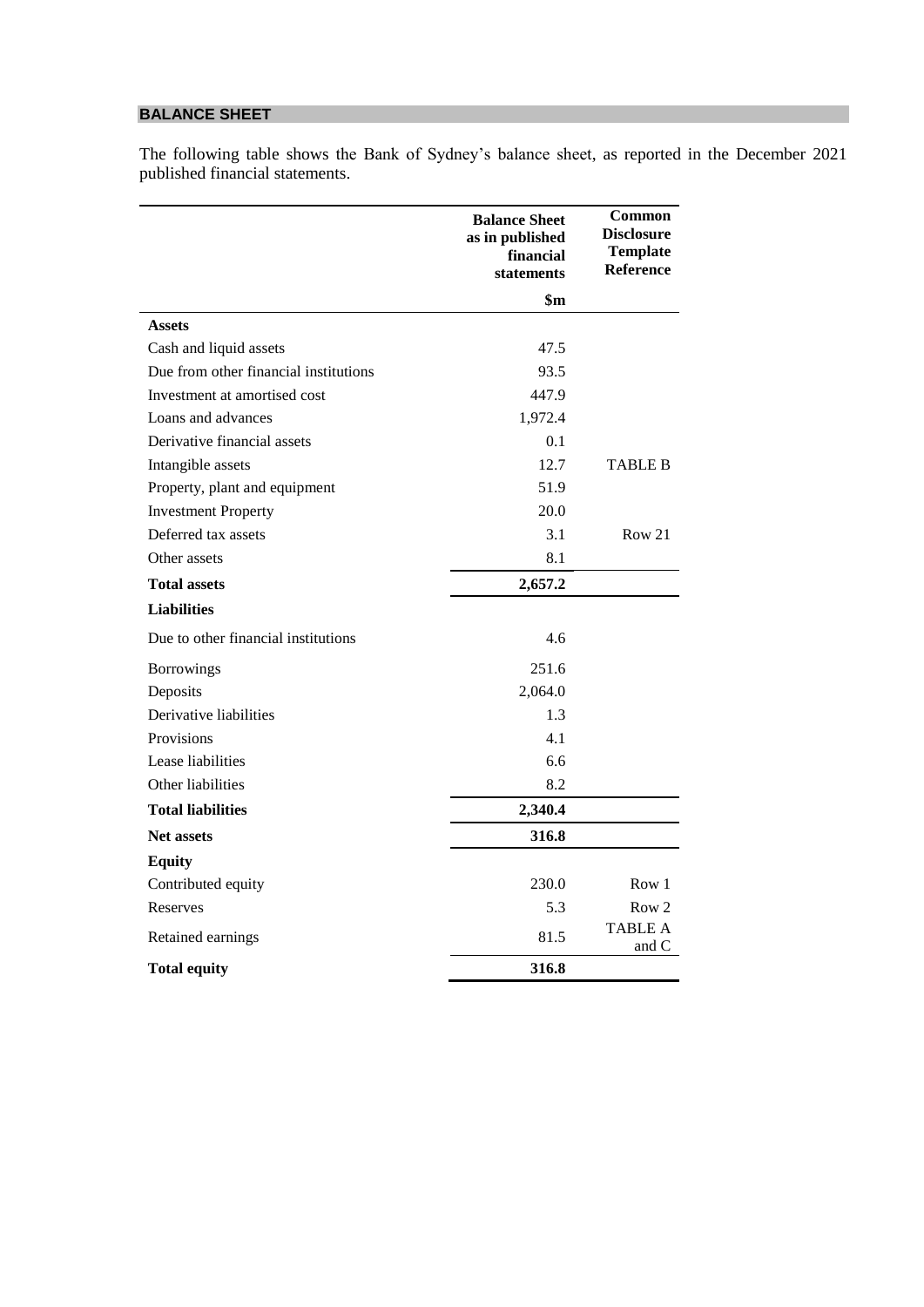The following reconciliation tables provide additional information on the difference between the Common Disclosure template and the balance sheet.

|                                                 | 2021<br>\$m\$ | <b>Common</b><br><b>Disclosure</b><br><b>Template</b><br>Reference |
|-------------------------------------------------|---------------|--------------------------------------------------------------------|
| <b>TABLE A</b>                                  |               |                                                                    |
| General Reserves for Credit Losses <sup>1</sup> | 9.4           | <b>Row 50</b>                                                      |
| Less Tax Effect                                 | $-2.8$        |                                                                    |
| <b>Closing Balance</b>                          | 6.6           |                                                                    |
|                                                 |               |                                                                    |
| Cash flow hedge reserve                         | $-1.3$        | Rows 3 & 11                                                        |
| <b>Total Reserves</b>                           | 5.3           |                                                                    |
|                                                 |               |                                                                    |
| <b>TABLE B</b>                                  |               |                                                                    |
| Software                                        | 12.7          |                                                                    |
| Other intangible assets (in other assets)       | 2.7           |                                                                    |
| <b>Total Per Common Disclosure Template</b>     | 15.4          | Row 9                                                              |
|                                                 |               |                                                                    |
| <b>TABLE C</b>                                  |               |                                                                    |
| Retained earnings                               | 81.5          |                                                                    |
| <b>ECL</b> adjustment                           | 1.8           |                                                                    |
| Total Per Common Disclosure Template            | 83.3          | Row 2                                                              |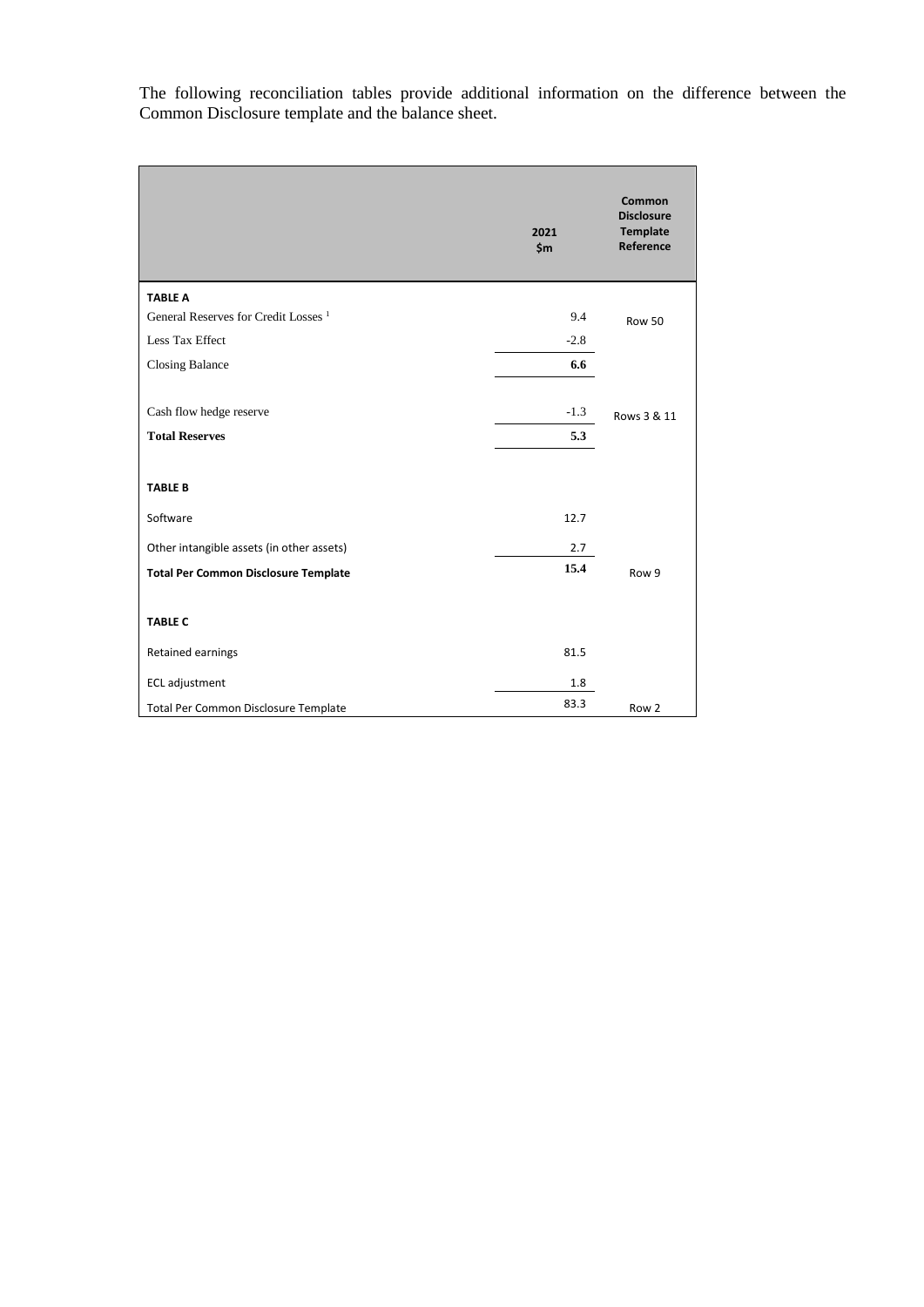### **RISK EXPOSURE AND ASSESSMENT**

#### **1. CAPITAL STRUCTURE**

|                                                    | 2021   | 2020   |  |
|----------------------------------------------------|--------|--------|--|
| As at December                                     | \$m\$  | \$m\$  |  |
| Paid-up ordinary shares                            | 230.0  | 230.0  |  |
| Reserves                                           | (1.3)  | (3.1)  |  |
| Retained earnings, including current year earnings | 83.3   | 77.3   |  |
| Deductions from Tier 1 capital                     | (17.2) | (14.6) |  |
| <b>Net Tier 1 Capital</b>                          | 294.8  | 289.6  |  |
| Total Tier 2 capital (net of deductions)           | 9.4    | 9.1    |  |
| <b>Total Capital Base</b>                          | 304.2  | 298.7  |  |

#### **2. CAPITAL ADEQUACY**

 $\overline{a}$ 

|                                                                      | 2021                                 | 2020                                 |
|----------------------------------------------------------------------|--------------------------------------|--------------------------------------|
| <b>As at December</b>                                                | <b>Risk Weighted</b><br>Assets (\$m) | <b>Risk Weighted</b><br>Assets (\$m) |
| Credit $Risk1$ :                                                     |                                      |                                      |
| Claims on other banks                                                | 205.3                                | 236.6                                |
| Claims secured by residential mortgage                               | 665.2                                | 655.3                                |
| Other claims                                                         | 382.5                                | 327.2                                |
| <b>Total Risk Weighted Assets On and Off</b><br><b>Balance Sheet</b> | 1,253.0                              | 1,219.1                              |
| Market Risk <sup>2</sup>                                             | 0.1                                  | 0.1                                  |
| Operational Risk <sup>3</sup>                                        | 156.9                                | 150.2                                |
| <b>Total Risk Weighted Assets</b>                                    | 1,410.0                              | 1,369.4                              |
| <b>3. CAPITAL RATIOS</b>                                             |                                      |                                      |
| As at December                                                       |                                      |                                      |
| Tier 1 Capital Ratio                                                 | 20.91%                               | 21.15%                               |
| Total Capital Adequacy Ratio <sup>4</sup>                            | 21.58%                               | 21.82%                               |

<sup>&</sup>lt;sup>1</sup> Bank of Sydney Ltd uses a standardised approach to Credit Risk under APS 112. The Moody's credit rating grades are used for risk-weighting purposes.

 $2$  Bank of Sydney Ltd is exposed to market risk by operating in the foreign exchange market and uses the standard approach as outlined in APS 113.

<sup>&</sup>lt;sup>3</sup> Bank of Sydney Ltd uses the standard methodology to Operational Risk under APS 114, whereby total operational risk is determined by the capital requirements of the three business areas namely retail banking, commercial banking and all other activities.

<sup>4</sup> The total capital ratio is calculated by dividing the total risk-weighted assets by the capital base. For capital adequacy purposes, the capital base is the sum of Tier 1 and Tier 2 capital net of any specific deductions.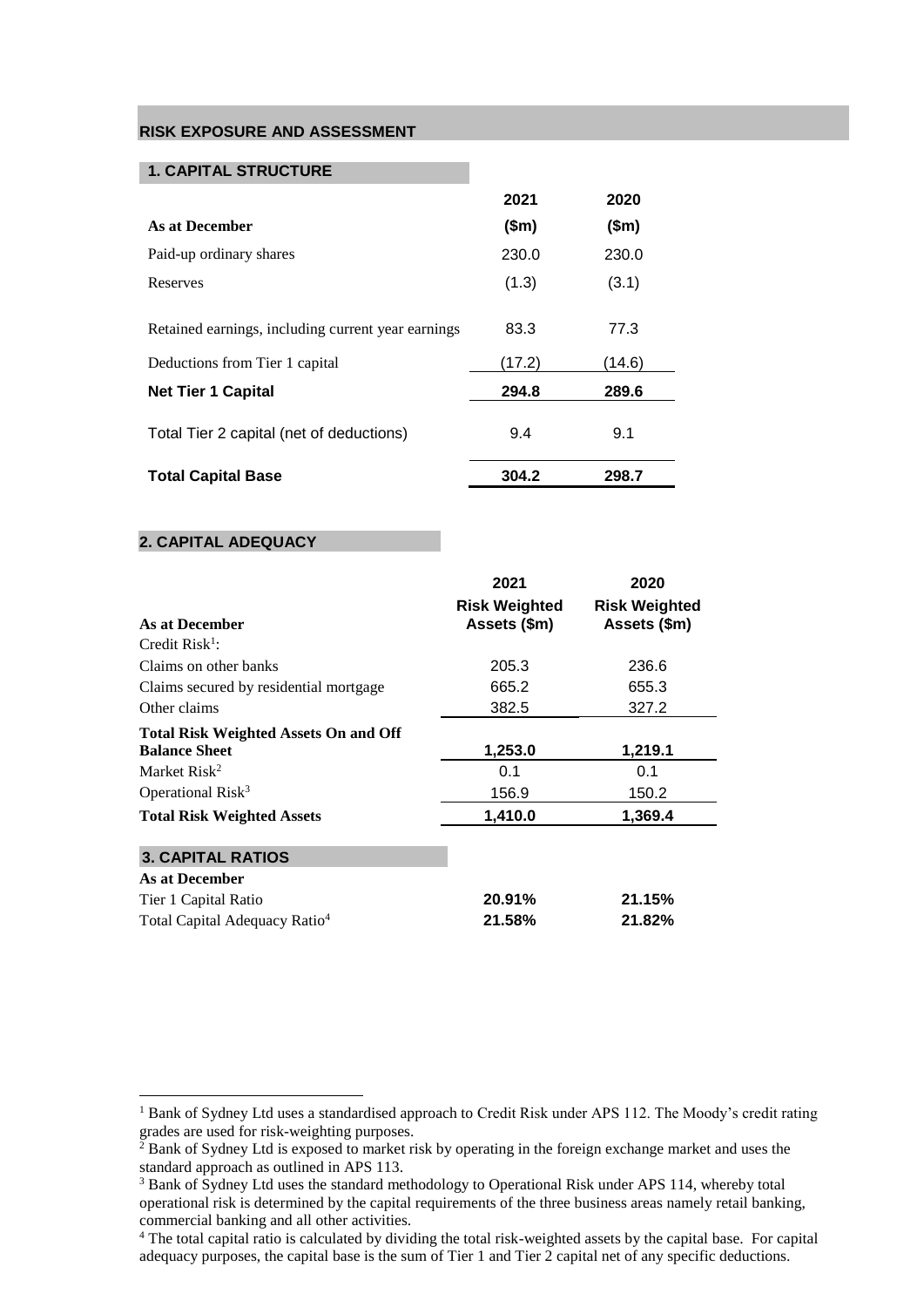#### **4. CREDIT RISK EXPOSURES**

|                                    |          | Average for               |          |                                       |
|------------------------------------|----------|---------------------------|----------|---------------------------------------|
| <b>Credit Exposure<sup>5</sup></b> | 31/12/21 | quarter ended<br>31/12/21 | 31/12/20 | Average for quarter<br>ended 31/12/20 |
| Housing                            | 1,375.4  | 1,373.9                   | 1,386.8  | 1,391.9                               |
| Business/Commercial                | 563.1    | 560.6                     | 457.0    | 463.6                                 |
| Personal                           | 1.4      | 1.4                       | 1.5      | 1.5                                   |
| <b>Banks</b>                       | 571.6    | 580.1                     | 657.8    | 676.8                                 |
| <b>Off-Balance Sheet assets</b>    | 296.3    | 307.3                     | 266.1    | 263.1                                 |
| All other assets                   | 134.9    | 148.5                     | 127.1    | 127.1                                 |
| <b>TOTAL</b>                       | 2.942.7  | 2,971.8                   | 2,896.3  | 2.924.0                               |

|                                         |       | As at 31/12/2021 As at 31/12/2020 |
|-----------------------------------------|-------|-----------------------------------|
| <b>Past Due Facilities</b> <sup>6</sup> | (\$m) | (\$m)                             |
| Housing                                 | 3.4   | 1.7                               |
| Business/Commercial                     | 5.5   | 1.3                               |
| Personal                                | 0.0   | 0.0                               |
| <b>TOTAL</b>                            | 8.9   | 3.0                               |

| <b>Impaired Facilities<sup>7</sup></b> | \$m\$ | As at 31/12/2021 As at 31/12/2020<br>\$m\$ |
|----------------------------------------|-------|--------------------------------------------|
| Housing                                | 0.5   | 0.4                                        |
| Business/Commercial                    | 0.5   | 0.3                                        |
| Personal                               | 0.1   | 0.0                                        |
| <b>TOTAL</b>                           | 1.1   | በ 7                                        |

| <b>Specific Provision</b> | \$m\$ | As at 31/12/2021 As at 31/12/2020<br>$(\mathsf{Sm})$ |
|---------------------------|-------|------------------------------------------------------|
| Housing                   | 0.0   | 0.0                                                  |
| Business/Commercial       | 0.0   | 0.0                                                  |
| Personal                  | 0.1   | 0.0                                                  |
| <b>TOTAL</b>              | 0.1   | 0.0                                                  |

There were no material write-offs for the December 2021 and December 2020 periods.

|                                                       | As at               | As at               |  |
|-------------------------------------------------------|---------------------|---------------------|--|
| <b>General Reserve for Credit Losses</b> <sup>8</sup> | 31/12/2021<br>(\$m) | 31/12/2020<br>(\$m) |  |
| <b>General Reserves for Credit Losses</b>             | 94                  | 91                  |  |

 $\overline{a}$ 

<sup>&</sup>lt;sup>5</sup> Total credit exposure includes all outstanding loan balances and un-drawn commitments.

<sup>&</sup>lt;sup>6</sup> Past Due Items are those that are 90 days past due but well secured and not considered as impaired facilities.

<sup>7</sup> As per APRA standard APS 220, Impaired Facilities are those that are not well secured and are 90 days past due, or where it has been determined that the Bank is unlikely to receive the full and timely amount due of such outstanding facilities.

<sup>&</sup>lt;sup>8</sup> The General Reserve for Credit Losses is maintained as a prudent measure to absorb existing and estimated future credit losses. It is based on the total credit risk-weighted assets attributable to the period.